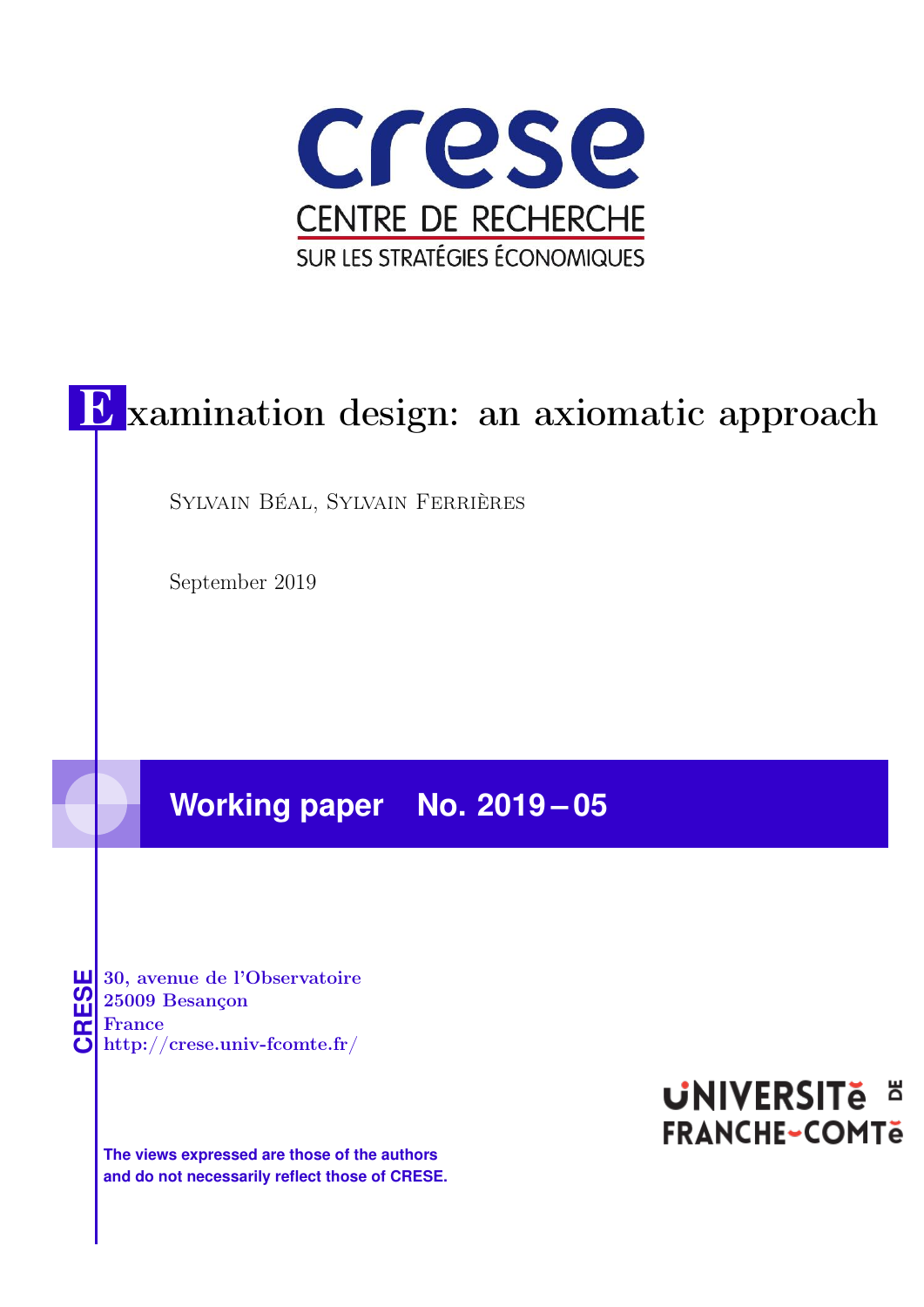### Examination design: an axiomatic approach<sup> $\hat{\mathbf{x}}$ </sup>

Sylvain Béal<sup>a,∗</sup>, Sylvain Ferrières<sup>b</sup>

 ${}^a$ CRESE EA3190, Univ. Bourgogne Franche-Comté, F-25000 Besançon, France  $^{b}$ Université de Saint-Etienne, CNRS UMR 5824 GATE Lyon Saint-Etienne, France

### Abstract

We use the axiomatic approach for the design of examination. Each course is identified with a set of learning objectives, and an exam is composed of exercises each of which is identified with the learning objectives that it assesses. Our results characterizes several well-known structures for the exams in terms of the assignment of learning objectives: partitions, symmetric balanced collections, orderings.

Keywords: Examination, learning objective, axiomatic approach, partitions, balanced collections, orderings, consistency.

### 1. Introduction

For decades, there has been a consensus on the need classroom evaluation, and this assessment is intrinsically linked to student learning and performance. Assessment often goes hand in hand with grading. Walvoord and Johnson Anderson (2009) refers to grading as "the process by which a teacher assesses student learning through classroom tests and assignments". In this article, we would like to study the design of an evaluation/test from an axiomatic point of view.

The field of educological research includes many studies on the links between teaching, learning and grading. Walvoord (2010) argues that the first step of assessment is to determine what the student should be able to do after completing a course. These goals may also be called learning outcomes or learning objectives and are incorporated to the course description in many universities nowadays. In this framework, two areas of research are particularly fertile. Firstly, the literature sometimes called "curriculum mapping" makes it clear how does assessment relate to teaching program. According to Harden (2001),

https://sites.google.com/site/sylvainferrieres/ (Sylvain Ferrières)

 $\alpha$ We would like to thank Francis Bloch and the participants at the 2018 Paris symposium on games for useful comments. Financial support from research programs IDEXLYON from Université de Lyon (project INDEPTH) within the Programme Investissements d'Avenir (ANR-16-IDEX-0005), and "Mathématiques de la décision pour l'ingénierie physique et sociale" (MODMAD) is gratefully acknowledged.

<sup>∗</sup>Corresponding author

Email addresses: sylvain.beal@univ-fcomte.fr (Sylvain Béal), sylvain.ferrieres@univ-fcomte.fr (Sylvain Ferrières)

 $URL:$  https://sites.google.com/site/bealpage/ (Sylvain Béal),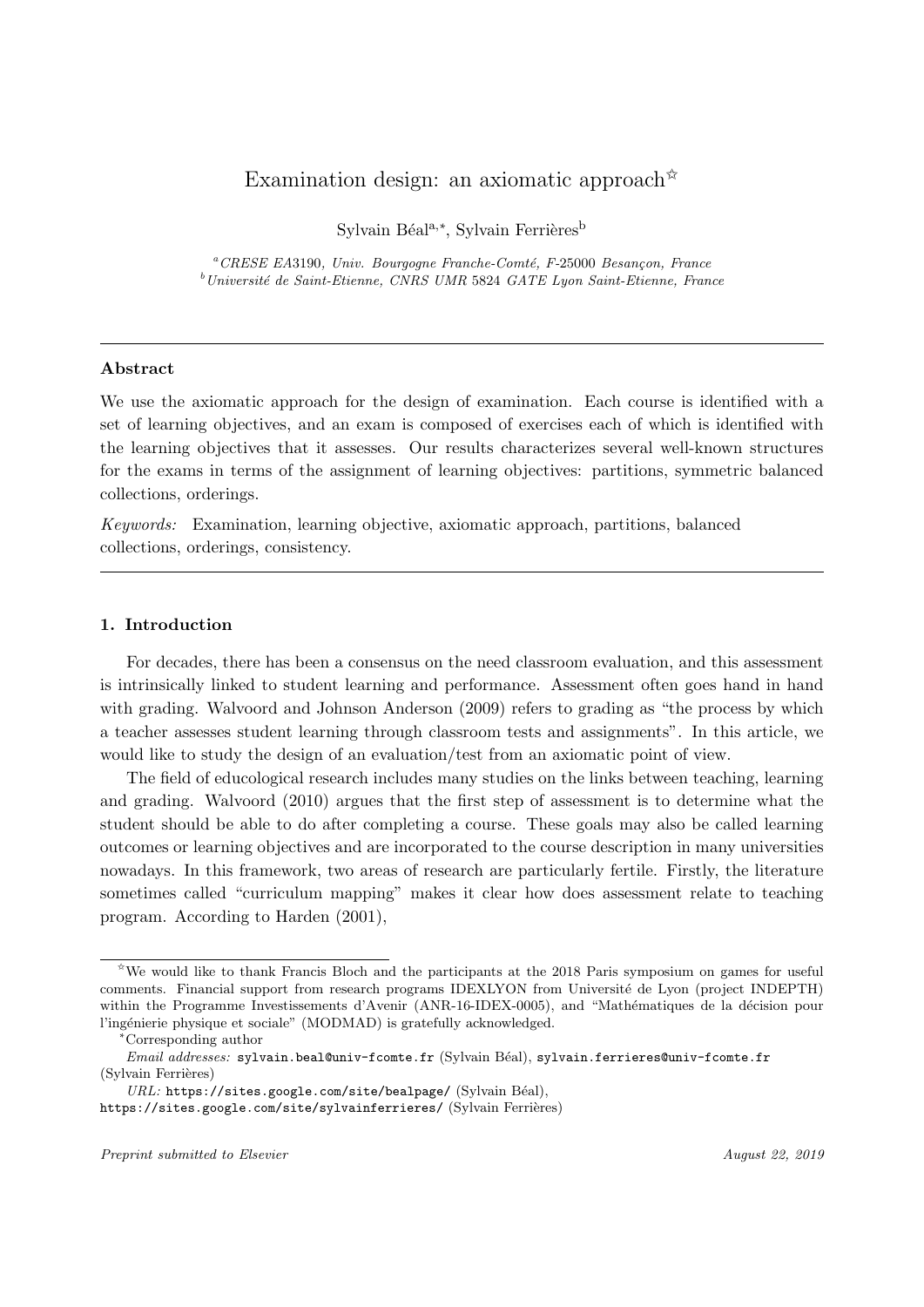"Curriculum mapping is concerned with  $(...)$  the measures used to determine whether the student has achieved the expected learning outcomes (assessment)."

He states that in medical education, the map identifies the learning outcomes assessed in each of the questions in a multiple choice question test. Secondly, in educational psychology, Bloom's taxonomy (Bloom, 1956) is a famous set of hierarchical models used to classify educational learning objectives into levels of complexity and specificity. Airasian and Miranda (2002) point out that this taxonomy has been widely used to provide "more clearly defined assessments and a stronger connection of assessment to both objectives and instruction". Here, "instruction" refers to the material taught during a course and "objectives" refers to the teaching objectives/learning objectives. Airasian and Miranda (2002) insist on the fact that

 $\mu$ ...) the information obtained during the assessment process is influenced to a great extent by what has preceded it during the instructional process, particularly as both processes (instruction and assessment) are aligned with the stated objective. If the three components are well aligned, the assessment results are likely to be reasonably valid."

In this article, we introduce a simple model of examination design which tries to incorporate these ideas. More specifically, a course is identified with a set of learning objectives (indifferently, it can be chapters, concepts, etc.). For instance, a classical course in noncooperative game theory can include the following learning objectives: Normal form games, Extensive form games, Dominant strategies, Nash equilibrium (NE), Mixed strategy NE, Information sets, Backward induction, Subgame perfect NE, Repeated games, Folk Theorems, Incomplete information games, Bayesian NE. A written exam is then represented by a set of exercises, each of which can be identified with the learning objectives that the students must master to provide the right answer. As an example, if an exercise requires to compute the set of mixed Nash equilibria after removing iteratively all strictly dominated strategies in a given two-player matrix game, then it can be identified with the set of learning objectives {Dominant strategies, Mixed Nash NE}.

Our main objective is to study the mapping between a course (a set of learning objectives) and an exam (a set of exercises assessing various learning objectives). We call such a mapping an examination function. Therefore, we focus on the interplay between learning objectives and exams by considering that a course can be summarized by its associated learning objectives. In order to delineate the shape of examination functions, we introduce several axioms (or properties) that we believe are reasonable for the design of a relevant examination. These axioms can help to answer questions such as: should an ideal exam cover all the content of a course? How can an exam determine whether a learning objective has been achieved? Should each learning objective be evaluated the same number of times? A first axiom, called Full covering, requires that any learning objective is assessed by at least one exercise. Another axiom, called Non redundancy requires that each exercise assesses at least one learning objective exclusively. We also invoke two natural axioms of consistency, which discuss the changes in the exam structure if a learning objective is removed (because the corresponding part in the course could not be taught). In such a situation, the axiom of Sharp consistency imposes to keep only the exercises that do not evaluate the deleted learning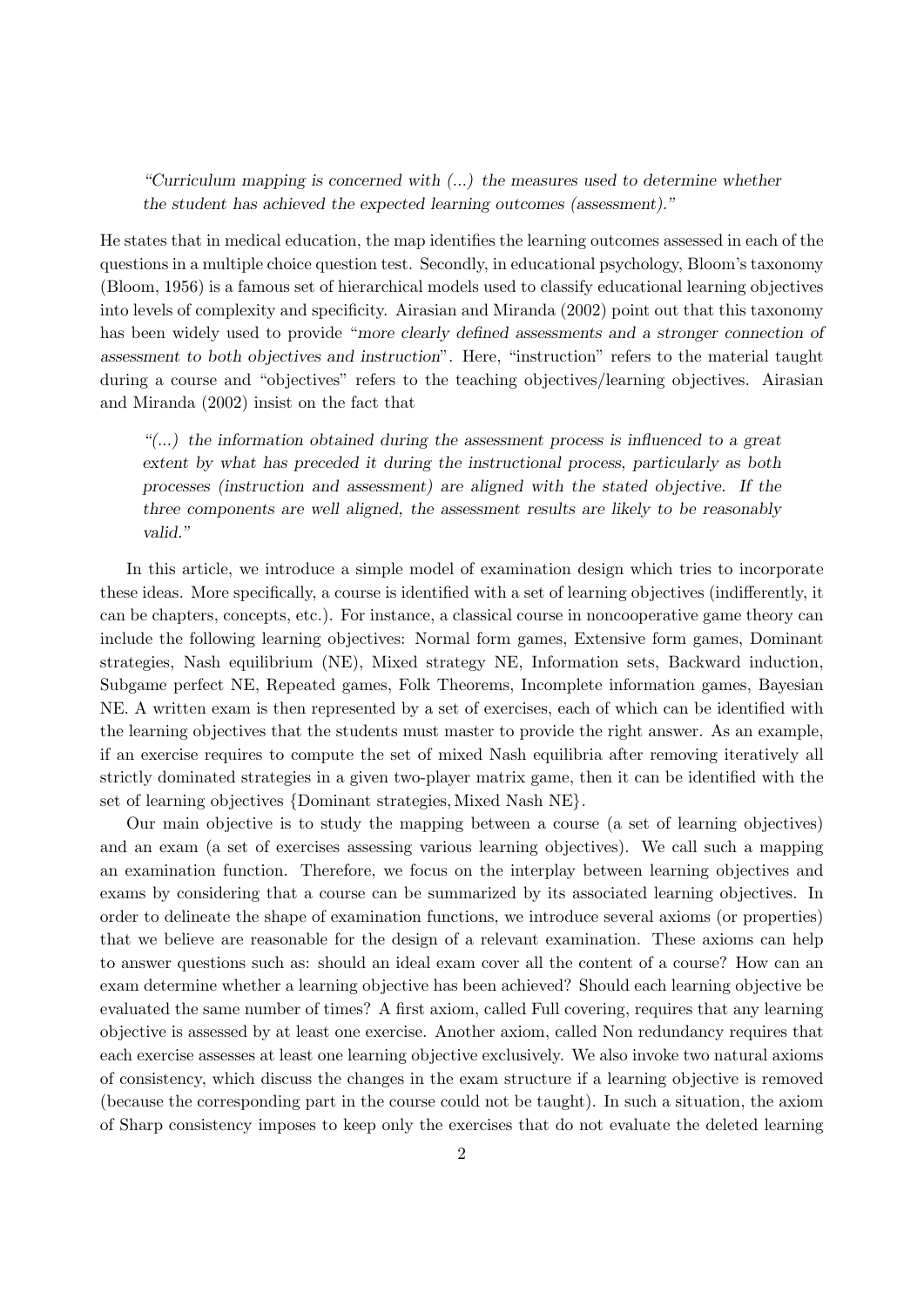objectives, while the axiom of Accommodating consistency requires adapting existing exercises to not evaluate the deleted learning objective.

Our results identify several well-known structures. Proposition 1 characterizes the examination functions in which the learning objectives are partitioned into exercises by means of Full covering, Non redundancy, Accommodating consistency and the axiom of Balancing. The later axiom imposes that each learning objective is assessed in the same number of exercises. Propositions 2 and 3 single out the finest partition, that is, the exam containing one exercise for assessing exclusively each learning objective. Proposition 4 characterizes exams in which the structure of learning objectives is a symmetric balanced collection. Balanced collections are used in cooperative game theory for proving the non-emptiness of the core (Bondareva, 1963; Shapley, 1967). In Proposition 5, there is an ordering over the learning objectives, which reflects prerequisites. In an exam, the learning objectives are gradually added so as to constitute exercises with progressive difficulty, provided that the difficulty of an exercise can be measured by the number of learning objectives it assesses.

From a mathematical point of view, our approach consists in assigning to each set of objects a nonempty set of subsets of these objects. This approach is sometimes known as block design in combinatorial mathematics, where the learning objectives are called points and the exercises are called blocks (see Wallis, 2007, for instance). If the objects are players, then subsets of objects are coalitions of players and so an examination function would assign to each set of players a collection of coalitions of players. This analogy is present in van den Brink (2012), which can be considered as the closest article to our work. This article characterizes the sets of feasible coalitions in communication networks and compares them with sets of feasible coalitions arising from hierarchies (see also Bilbao, 2000, for other combinatorial structures which can be associated with cooperative games). Beyond a completely different interpretation, our approach departs from van den Brink (2012) in two directions. Firstly, our set of objects (learning objectives) can vary, and some key axioms of consistency actually describe what happens in such a case. To the contrary, the set of objects (the player set) in van den Brink (2012) is fixed. Secondly, the collections of subsets of objects that are characterized in the two articles as well as most of the invoked axioms are very different too. Let us mention that the axiomatic approach is also used in the field of education by Zapechelnyuk (2015), who characterizes a specific scoring rule for multiple-choice tests.

We are aware of the limits of our approach. We do not consider a priori relations among the set of learning objectives. It would be more realistic to assume a dependence relation specifying that mastering some given learning objectives is a prerequisite to master another learning objective. For instance, in our example above, it makes sense to assume that Extensive form games, Information sets and Backward induction are prerequisite to master Subgame perfect NE. The unique exception is Proposition 5 in which an implicit ordering over the learning objectives emerges endogenously. We neither consider that different learning objectives may be of different importance. We also leave aside the issue of exam grading. The last section of the article briefly takes a look at some of these aspects.

The rest of the article is organized as follows. Section 2 introduces the model. Section 3 presents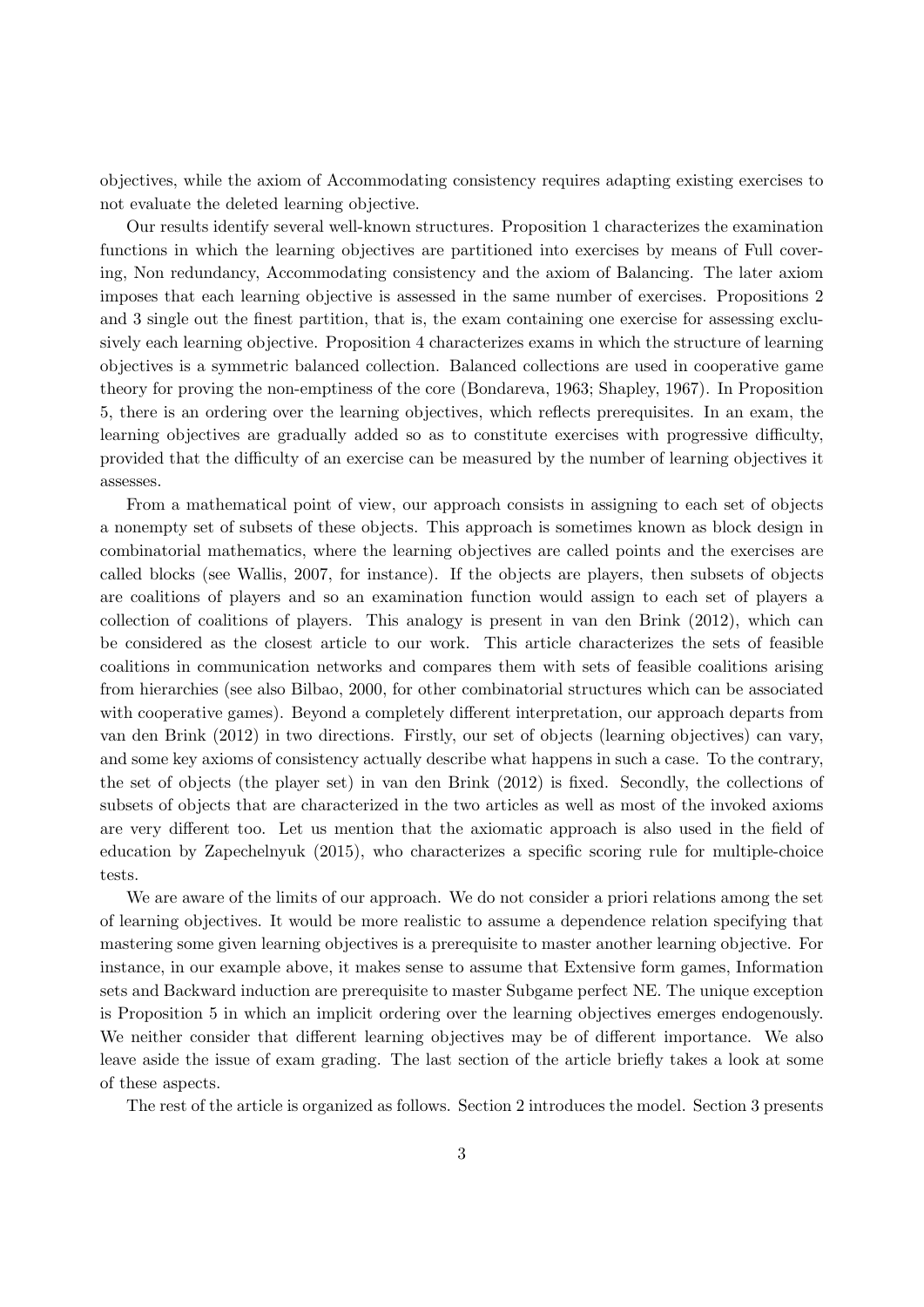the axioms that we impose on an examination function. Section 4 states the results. Their proofs and the demonstration of the logical independence of the axioms are relegated to the Appendix. Section 5 provides concluding remarks.

### 2. A simple model of examination design

Let  $U \subseteq \mathbb{N}$  be a finite universe of at least 3 learning objectives that a teacher want to assess. These learning objectives can be represented by chapters, definitions, concepts, theorems or any other component that may be presented during a course. In other words, we summarize a course by a set of learning objectives. Any nonempty subset  $N$  of  $U$  is thus called a **course**. We denote by  $2^N$  the power set of N, that is the set of all subsets of learning objectives taught during course N. Also, we write u and n for the cardinality of sets |U| and |N|, and so on.

In order to assess the learning objectives associated with course  $N$ , a teacher has to design a final exam. This written exam takes the form of a set of exercises, and we identify each exercise by the set of learning objectives it assesses. A final exam is thus a collection of subsets of learning objectives, i.e. for a course N, it is an element of  $2^{2^N}$ . We are interested in a function which systematically assigns a final exam to each conceivable course, and we rule out final exams containing an empty exercise, i.e. we restrict ourselves to elements of  $2^{2^U\setminus\emptyset}$ . Formally, we look for a single-valued **examination function** function  $f: 2^U \longrightarrow 2^{2^U \setminus \varnothing}$ , which assigns to each nonempty course  $N \in 2^U$  a final exam  $f(N) \in 2^{2^N \setminus \emptyset}$ , i.e. a collection of nonempty subsets of the set of learning objectives N. For an examination function f, a course N and any learning objective  $i \in N$ , we say that i is covered by f at N if there is  $S \in f(N)$  such that  $S \ni i$ .

Some examples of examination functions are the following.

- 1. The function f such that, for each  $N \in 2^U$ ,  $f(N) = \{\{i\}, i \in N\}$  is the examination function which assigns to each course a final exam composed of  $n$  exercises, one assessing each learning objective. Each learning objective has an exclusive evaluation.
- 2. The function f such that, for each  $N \in 2^U$ ,  $f(N) = 2^N$  is the examination function which assigns to each course a final exam composed of  $2<sup>n</sup>$  exercises, one assessing each combination of learning objectives. The teacher wants to test all combinations of learning objectives, perhaps to account for potential synergies between learning objectives.
- 3. The function f such that, for each  $N \in 2^U$ ,  $f(N) = \{\{1, \ldots, i\}, i \in N\}$  is the examination function which assigns to each course a final exam composed of  $n$  exercises, one assessing learning objective 1, one assessing learning objectives 1 and 2, one assessing learning objectives 1, 2 and 3, and so on. Here, learning objectives may be ordered from the first taught (learning objective 1) to the last taught (learning objective  $n$ ). The difficulty increases gradually by assessing a new learning objective with each new exercise.
- 4. The function f such that, for each  $N \in 2^U$ ,  $f(N) = \{N\}$  is the examination function which assigns to each course a final exam composed of a single exercise assessing simultaneously all learning objectives. The teacher only wants to assess learning objectives altogether and not separately.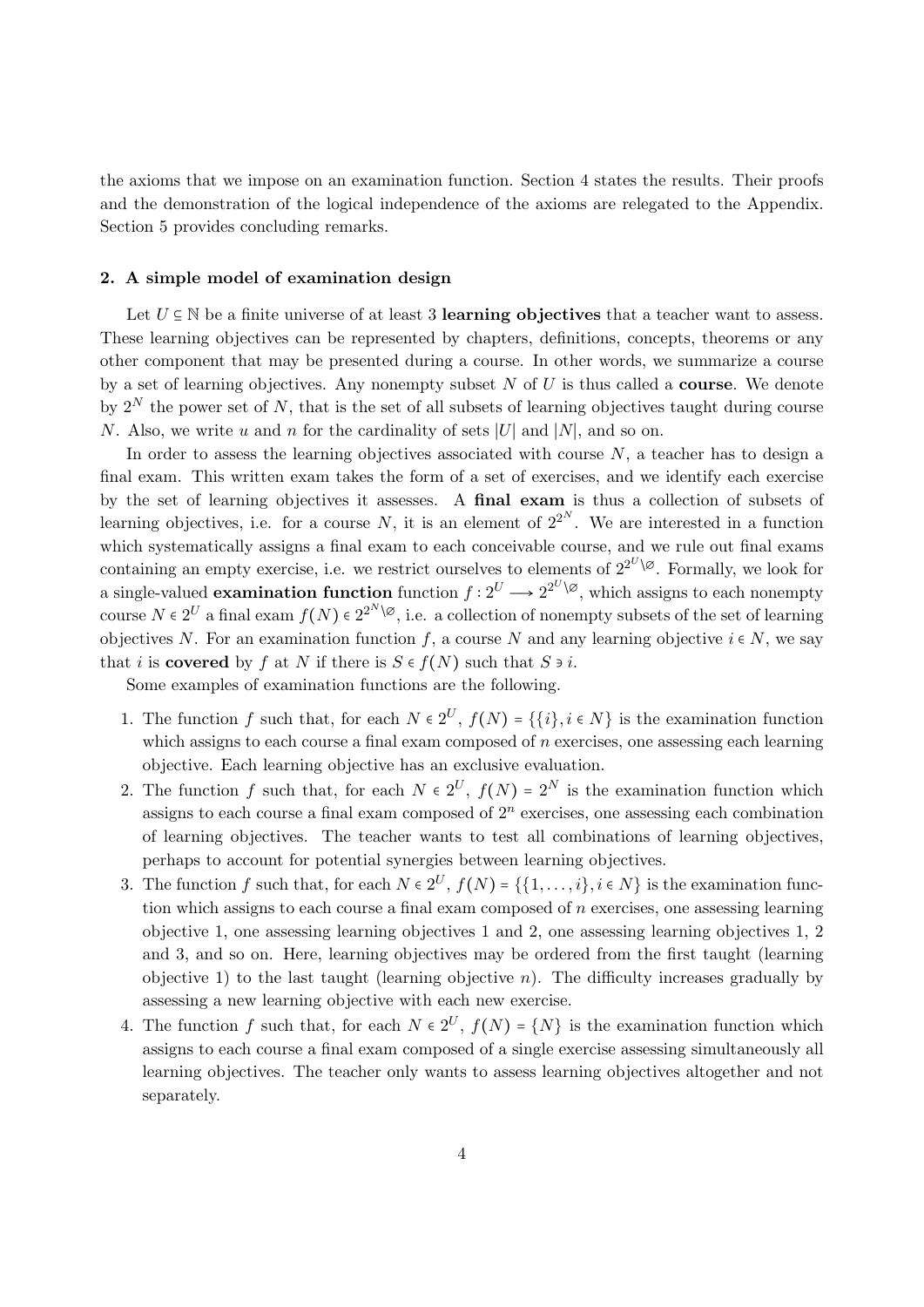Remark that the function f such that, for each  $N \in 2^U$ ,  $f(N) = \emptyset$  is allowed, whereas the function f such that, for each  $N \in 2^U$ ,  $f(N) = \{ \emptyset \}$  is ruled out according to the definition of an examination function. In other words, we allow for empty exams, but not for nonempty exams containing an empty exercise.

For any integer  $k \in \{1, ..., u\}$  and any course  $N \in 2^U$ , we denote by  $C(k, N)$  the set of all subsets of  $N$  of size  $k$ , i.e.

$$
C(k,N)=\{S\in 2^N:s=k\}.
$$

Beyond the few above examples, there are other well-known types of structure for an examination function. A **partition** of N is a collection P of subsets of N such that any two of its elements are disjoint and their union is  $N$ . In particular, our aforementioned examples 1 and 4 induce the finest and coarsest partitions of N, and can be formulated as  $C(1, N) = \{\{i\}, i \in N\}$ and  $C(n, N) = \{N\}$ , respectively. A **balanced collection** (Shapley, 1967) for N is a collection B of subsets of N such that there is a non-negative weight  $\lambda_S$  for each  $S \in B$  and, for each  $i \in N$ ,

$$
\sum_{S \in B: S \ni i} \lambda_S = 1.
$$

Partitions are special instances of balanced collections with weights all equal to one.

### 3. The axioms

Below, we list some axioms for an examination function  $f$ . The first axiom imposes that each learning objective of a given course is assessed in at least one exercise or, equivalently, that all learning objectives are covered by f.

**Full covering (FC)**. For each nonempty  $N \in 2^U$ ,  $\bigcup_{S \in f(N)} S = N$ .

Full covering is equivalent to the axiom of Normality in van den Brink (2012). The second axiom is weaker: it requires that an exam always contains at least one exercise.

### **Nonemptiness (N)**. For each nonempty  $N \in 2^U$ ,  $f(N) \neq \emptyset$ .

Another axiom deals with the minimality of the final exam in the sense that removing an exercise should end up in a situation in which some learning objective is not covered. In other words, every exercise assesses at least one learning objective exclusively, otherwise it should be deleted. Observe that this requirement does not imply that all learning objectives are covered in the original situation.

**Non redundancy (NR)**. For each nonempty 
$$
N \in 2^U
$$
 and each  $S \in f(N)$ ,  $\bigcup_{T \in f(N) \setminus \{S\}} T \neq N$ .

As an example, consider the course  $N = \{1, 2, 3, 4\}$ . The exam  $f(N) = \{\{1, 2, 3\}, \{1, 3, 4\}\}\$  satisfies Non redundancy on  $N$ : exercise  $\{1, 2, 3\}$  assesses exclusively learning objective 2 (meaning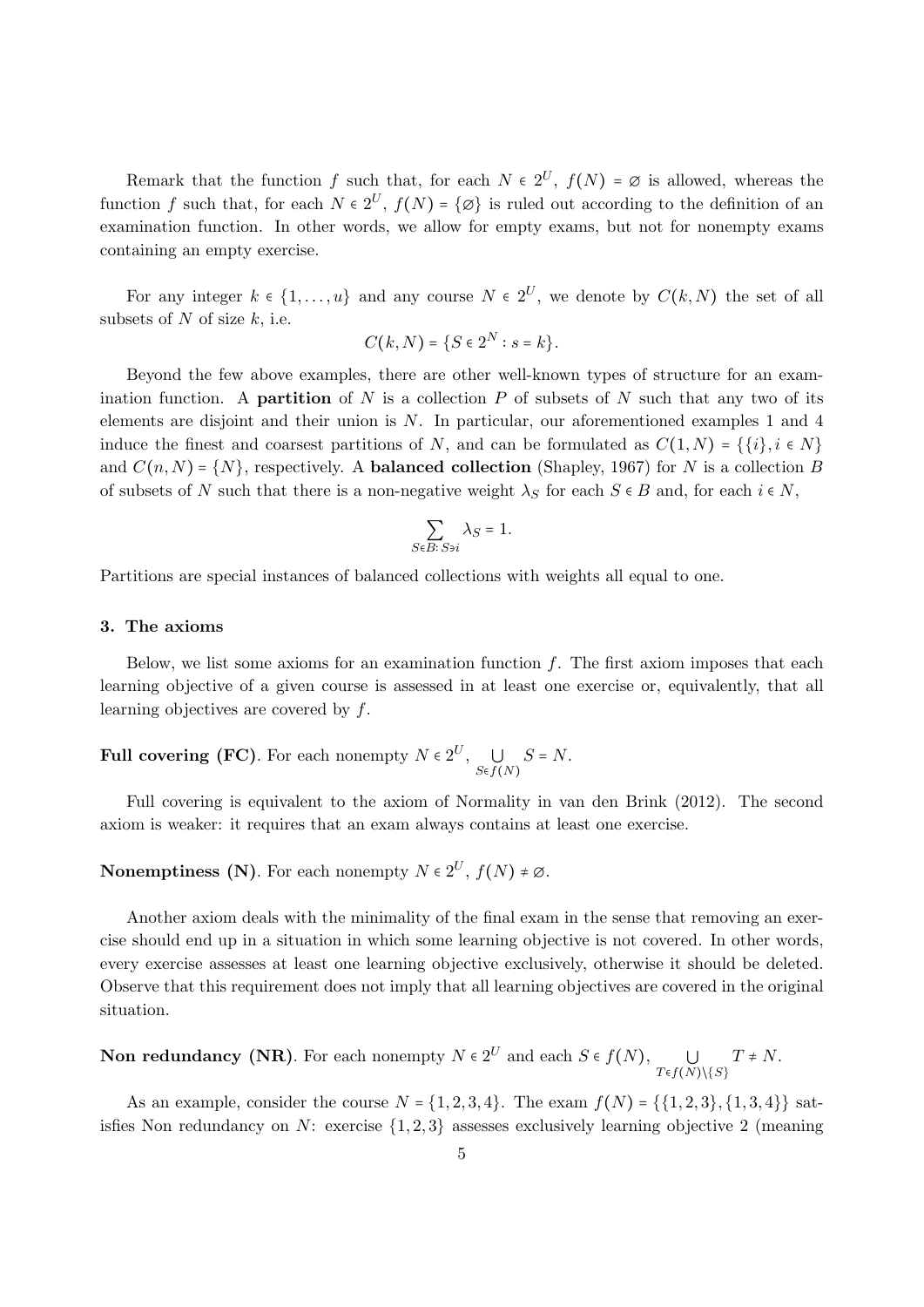that 2 would not be covered by f at N without exercise  $\{1,2,3\}$  and exercise  $\{1,3,4\}$  assesses exclusively learning objective 4. The exam  $f(N) = \{1, 2\}, \{1, 3\}, \{2, 3, 4\}\}$  violates Non redundancy on  $N$ : without exercise  $\{1, 2\}$ , the final would still cover all learning objectives.

We now introduce two variants of the popular principle of consistency (see Thomson, 2019). In both cases, we discuss the consequences of deleting a learning objective on the structure of the final exam. In other word, if the course has less content, how should the final exam be adapted? In the first axiom, we impose that the adjusted final exam consists of all the originally selected exercises that do not assess the deleted learning objective. The rationale behind this principle is that each exercise is seen as an indivisible entity, which means that the exercise has no meaning if one of the associated learning objectives is not assessed anymore. In the second axiom, to the contrary, we require that the adjusted final exam contains not only the originally selected exercises that do not include the deleted learning objective but also the exercises such that the addition of the deleted learning objective yields an originally selected exercise. These two visions are somehow similar to the  $\gamma$  and  $\beta$  approaches examined by Hart and Kurz (1983) for the stability of coalition structures.

**Sharp consistency (SC)**. For each nonempty  $N \in 2^U$  and each  $i \in N$ ,  $f(N\setminus\{i\}) = \{S \in f(N) : S \in I(N)\}$  $S \not\equiv i$ .

**Accommodating consistency (AC)**. For each nonempty  $N \in 2^U$  and each  $i \in N$ ,  $f(N\setminus\{i\})$  =  $\{(S\backslash\{i\})\neq\emptyset : S\in f(N)\}.$ 

For a given course  $N = \{1, 2, 3, 4\}$ , suppose that  $f(N) = \{\{1\}, \{1, 4\}, \{2, 3, 4\}, \{1, 3\}, \{3\}\}\$ . Then, on  $N\{1\}$ , f satisfies the requirement of Sharp consistency if  $f(N\{1\}) = \{\{2,3,4\},\{3\}\}\$ and the requirement of Associated consistency if  $f(N\{1\}) = \{\{4\}, \{2, 3, 4\}, \{3\}\}\.$  In the latter exam, exercise  $\{3\}$  comes from  $f(N)$  by applying Associated consistency to exercise  $\{1,3\}$  and also because  $\{3\}$  belongs to  $f(N)$ .

Next, we introduce two axioms which compare the treatment of two learning objectives. The first one imposes that each learning objective is assessed in the same number of exercises. The second one imposes a close principle by relying on endogenous weights.

**Balancing (B)**. For each nonempty  $N \in 2^U$  and each  $i, j \in N$ ,  $|\{S \in f(N) : S \ni i\}| = |\{S \in f(N) : S \ni i\}|$  $S \ni j$  }|.

**Weighting (W)**. For each nonempty  $N \in 2^U$  and each  $i, j \in N$ ,  $\sum_{S \in f(N): S \ni i} 1/s = \sum_{S \in f(N): S \ni j} 1/s$ .

In the Weighting axiom, the importance of each exercise is in a sense inversely proportional to the number of learning objectives it assesses, while it is not the case in the Balancing axiom. The two axioms are not logically related to each other. For any  $i \in U$ , an examination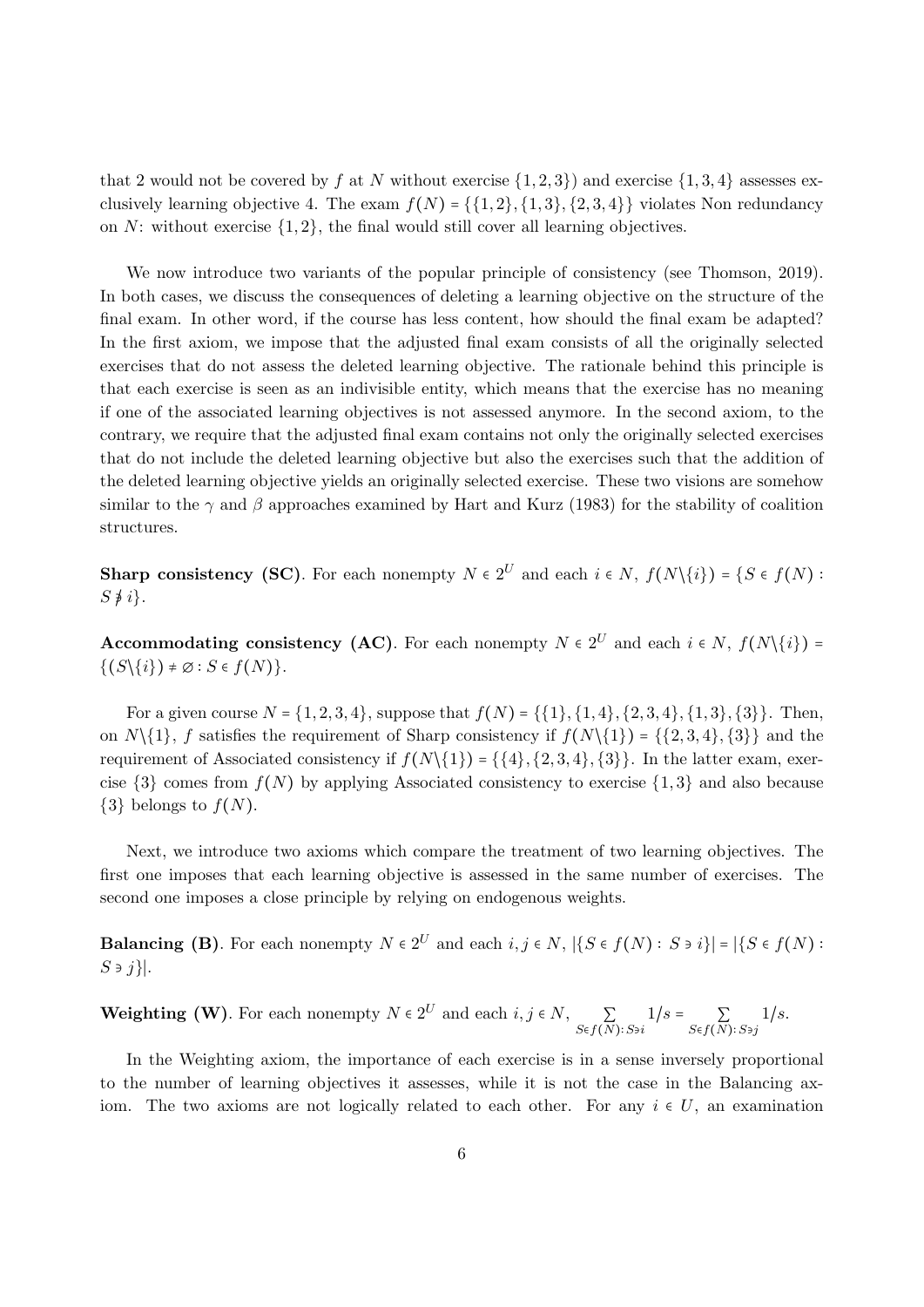function f such that  $f(N) = \{\{i\}, N\setminus\{i\}\}$  satisfies **B** but not **W**. For any triple of elements  $\{i, j, k\} \subseteq N$ , an examination function f such that  $f(N) = C(2, \{i, j, k\}) \cup C(1, N\{i, j, k\})$  satisfies W but not **B**. Remark also that both axioms of Balancing and Weighting do not impose any kind of symmetry regarding the size of the exercises within the chosen exam. If  $N = \{1, 2, 3, 4\}$ , then  $f(N) = \{\{1\}, \{1, 2, 3\}, \{2, 4\}, \{3, 4\}\}$  satisfies Balancing on N and  $f(N) = \{\{1\}, \{2, 3\}, \{2, 4\}, \{3, 4\}\}\$ satisfies Weighting on N.

Next, we present an axiom which aims at discriminating all learning objectives. More specifically, it imposes that for each learning objective, there is not another learning objective assessed in all exercises evaluating the first learning objective.

**Discrimination (D)**. For each nonempty  $N \in 2^U$  and each  $i \in N$ ,  $\bigcap_{S \in f(N): S \ni i} S \subseteq \{i\}$ .

A plausible interpretation is that for any learning objective  $i$ , there is no other learning objective j that can interfere with the assessment of i. To see this, consider the course  $N = \{1, 2, 3, 4\}$ . The exam  $f(N) = \{\{1\}, \{1, 2\}, \{1, 2, 4\}, \{1, 3\}, \{3, 4\}\}\$  violates Discrimination on N: learning objective 1 is systematically assessed in all exercises evaluating learning objective 2. Thus, if a teacher want to determine whether learning objective 2 has been achieved, it is not possible to rely solely on the exercises evaluating this learning objective. To the contrary, the exam  $f(N) = \{ \{1\}, \{1, 2\}, \{1, 2, 3\}, \{2, 3\}, \{3, 4\} \}$  satisfies Discrimination on N. The next axiom attempts to capture the idea of a progressive difficulty in the exercises of an examination, if, once gain, the number of assessed learning objectives is a good proxy for the difficulty of an exercise.

**Gradual complexity (GC)**. For each nonempty  $N \in 2^U$  and each  $k \in \{1, ..., n\}$ , there is  $S \in f(N)$ such that  $s = k$ .

Gradual complexity means that there are at least n exercises in the exam, and at least one assessing k learning objectives for each size/complexity  $k \in \{1, \ldots, n\}$ . Note that Gradual complexity does not impose that the exercises have a nested structure, even in the situation where there are just n exercises, as shown by the exam  $f(N) = \{\{1\}, \{2, 3\}, \{1, 2, 4\}, \{1, 2, 3, 4\}\}\$ associated with a course  $N = \{1, 2, 3, 4\}$ . For any examination function f satisfying Gradual complexity, any examination function  $f'$  such that, for each  $N \in 2^U$ ,  $f(N) \subseteq f'(N)$  also satisfies Gradual complexity. One way to discriminate among those examination functions is to impose the requirement below.

For a given set A of axioms, an examination function  $f$  is called **minimal with respect to axioms in** A if there is no other examination function  $f'$  satisfying the set of axioms A and such that, for each  $N \in 2^U$ ,  $|f'(N)| \leq |f(N)|$ , with at least one strict inequality. This condition is desirable to avoid superfluous exercises.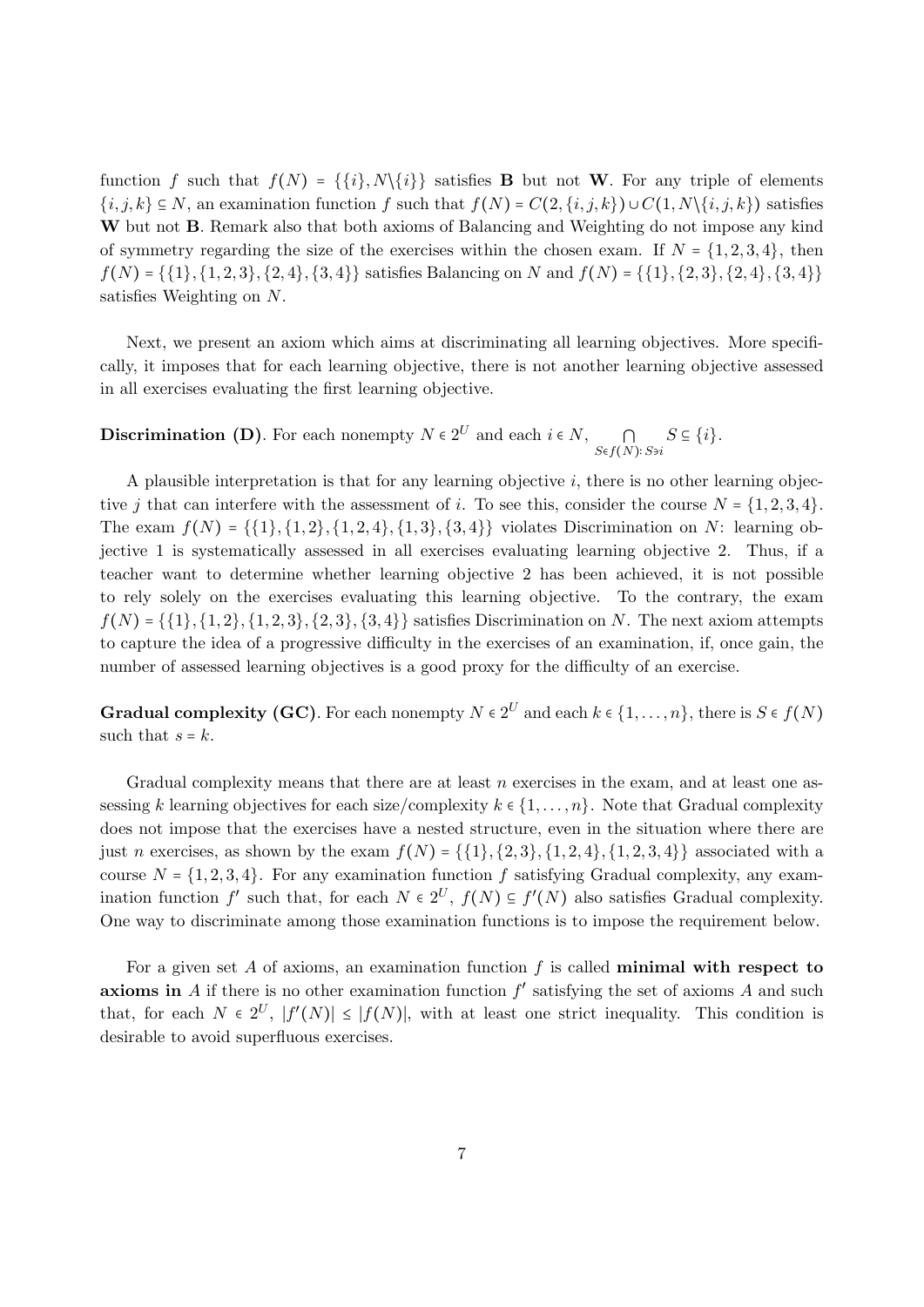### 4. Results

This section presents the results, which are gathered in three categories according to the structure of the selected final exam in terms of learning objectives: partitions, symmetric balanced collections and orderings.

### 4.1. Partitions

Our first result characterizes the examination functions such that the exam partitions the learning objectives into exercises. Moreover, partitioning is done consistently in the sense that if a learning objective is dropped, then the exam is adjusted by dropping the unique exercise assessing it.

**Proposition 1.** An examination function f satisfies Full covering  $(FC)$ , Non redundancy  $(NR)$ , Accommodating consistency  $(AC)$  and Balancing  $(B)$  if and only if there is a partition P of U such that, for each  $N \in 2^U$ ,  $f(N)$  is the restriction of P to N, i.e.,

$$
f(N) = \{(S \cap N) \neq \varnothing : S \in P\}.
$$

In order to single out the finest partition, the axiom of Discrimination can be invoked. In this case, it is even not necessary to impose Accommodating consistency and Balancing.

**Proposition 2.** An examination function f satisfies Full covering  $(FC)$ , Non redundancy  $(NR)$ and Discrimination  $(D)$  if and only if f assigns to each course N its finest partition, i.e.,

$$
f(N) = \{\{i\}, i \in N\}.
$$

The next result provides another characterization of the finest partition with a completely different set of axioms. It also highlights the logical relationships between some axioms.

Proposition 3. Consider any examination function f satisfies Nonemptiness (N) and Sharp consistency (SC). Then

- (i) for each  $N \subseteq U$ ,  $f(N) \supseteq {\{i\}, i \in N}$ ;
- (ii) f satisfies Full covering  $(FC)$ ;
- (iii) f satisfies Non redundancy (NR) if and only if for each  $N \subseteq U$ ,  $f(N) = \{\{i\}, i \in N\}$ ;
- (iv)  $f$  satisfies Discrimination  $(D)$ .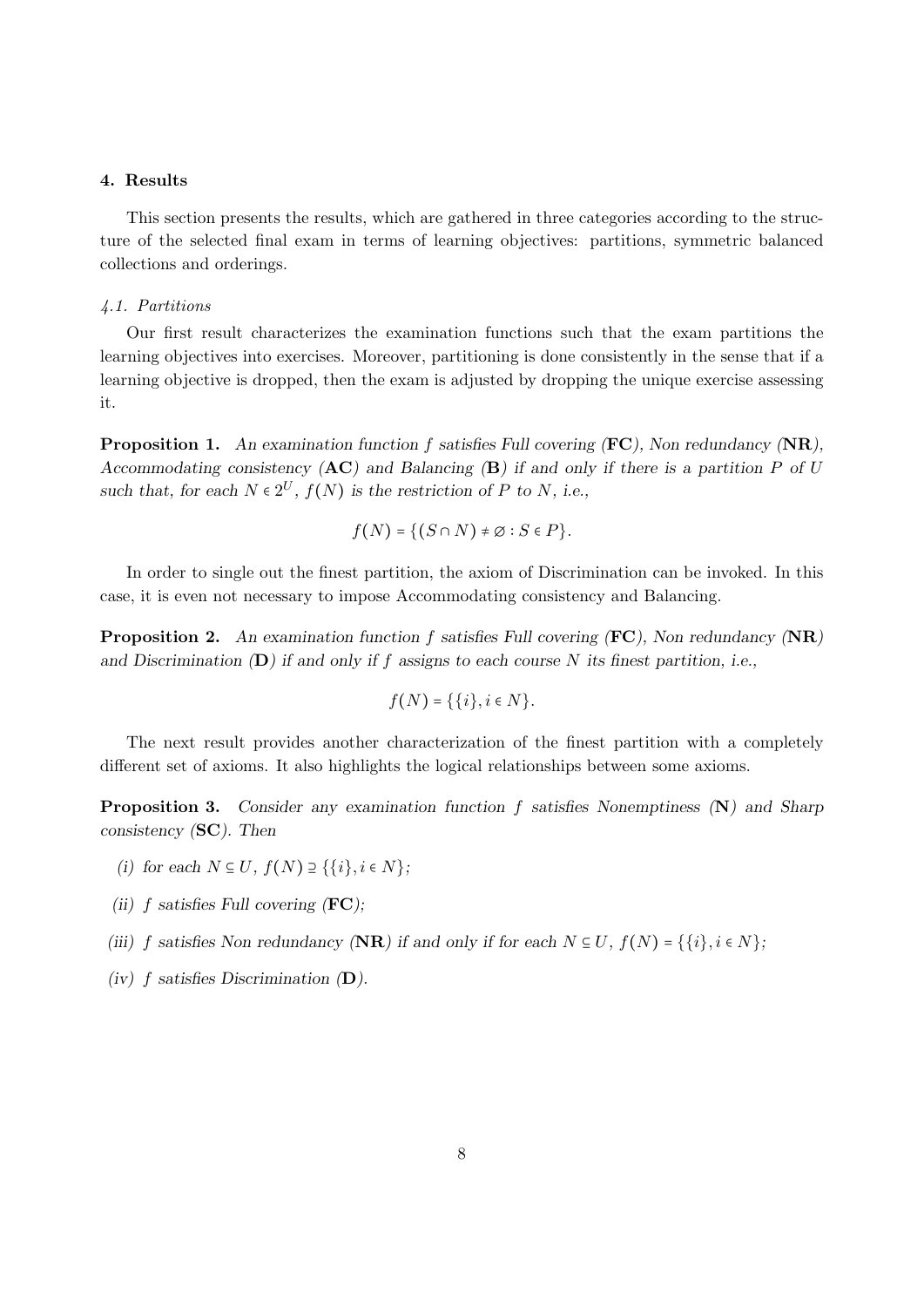#### 4.2. Symmetric balanced collections

A balanced collection B on a course N is called **symmetric** if for each exercise  $S \in B$ , all other exercises of size  $s$  are also in  $B$ . The result below is a characterization of the examination functions such that the structure of the proposed exam is a symmetric balanced collection.

Proposition 4. An examination function f satisfies Nonemptiness (N), Sharp consistency (SC) and either Balancing  $(B)$  and Weighting  $(W)$  if and only f (consistently) assigns to each course a symmetric balanced collection containing its finest partition, i.e., there is a set  $Q \subseteq \{1, \ldots, u\}$  with  $Q \ni 1$  such that, for each  $N \in 2^U$ ,

$$
f(N) = \{C(q,N), q \in Q\}.
$$

The reader may wonder whether it is possible to strengthen Proposition 4 to account for all balanced collections and not just the symmetric ones. This remains an open question. Studying balanced collections that are not symmetric yields serious complications given the richness of the set of balanced collections and the few identified properties of this set. An exception is the algorithm provided by Peleg  $(1965)$ , which enumerates all balanced collections of order n from the set of balanced collections of order  $n-1$ .

### 4.3. Prerequisite ordering

An ordering  $\pi$  on U is a function  $\pi: U \longrightarrow \{1,\ldots,u\}$  which specifies a different position or rank  $\pi(i) \in \{1, \ldots, u\}$  for each learning objective  $i \in U$ . Denote by  $P_{i,\pi} = \{j \in U : \pi(j) \leq \pi(i)\}$  the set containing learning objective  $i$  as well as the learning objectives appearing before  $i$  according to  $\pi$  (or with a lower rank).

**Proposition 5.** An examination function f satisfies Gradual complexity (GC), Accommodating consistency  $(AC)$  and is minimal with respect to these axioms if and only if there is a (prerequisite) ordering  $\pi$  on U such that, for each  $N \in 2^U$ ,  $f(N) = \{P_{i,\pi} \cap N, i \in N\}$ .

The examination functions characterized in the above result have a clear meaning. The ordering  $\pi$  on the set of learning objectives represents the timeline of the course U: the first content taught during the course is associated with learning objective  $\pi^{-1}(1)$ , the second content taught is associated with learning objective  $\pi^{-1}(2)$ , and so on. On a restricted course N, the timeline is consistently adjusted: if learning objectives i and j belongs to N and if  $\pi(i) < \pi(j)$ , then it is still the case when learning objectives in  $U\setminus N$  (some possibly in between  $\pi(i)$  and  $\pi(j)$ ) could not be taught. As such, the ordering  $\pi$  on U and its restriction on N mean that i can be considered as a prerequisite to j if  $\pi(i) < \pi(j)$ . The examination functions studied in Proposition 5 reflect these prerequisites in the sense that there is one exercise "devoted" to each learning objective in which all its prerequisites are also assessed.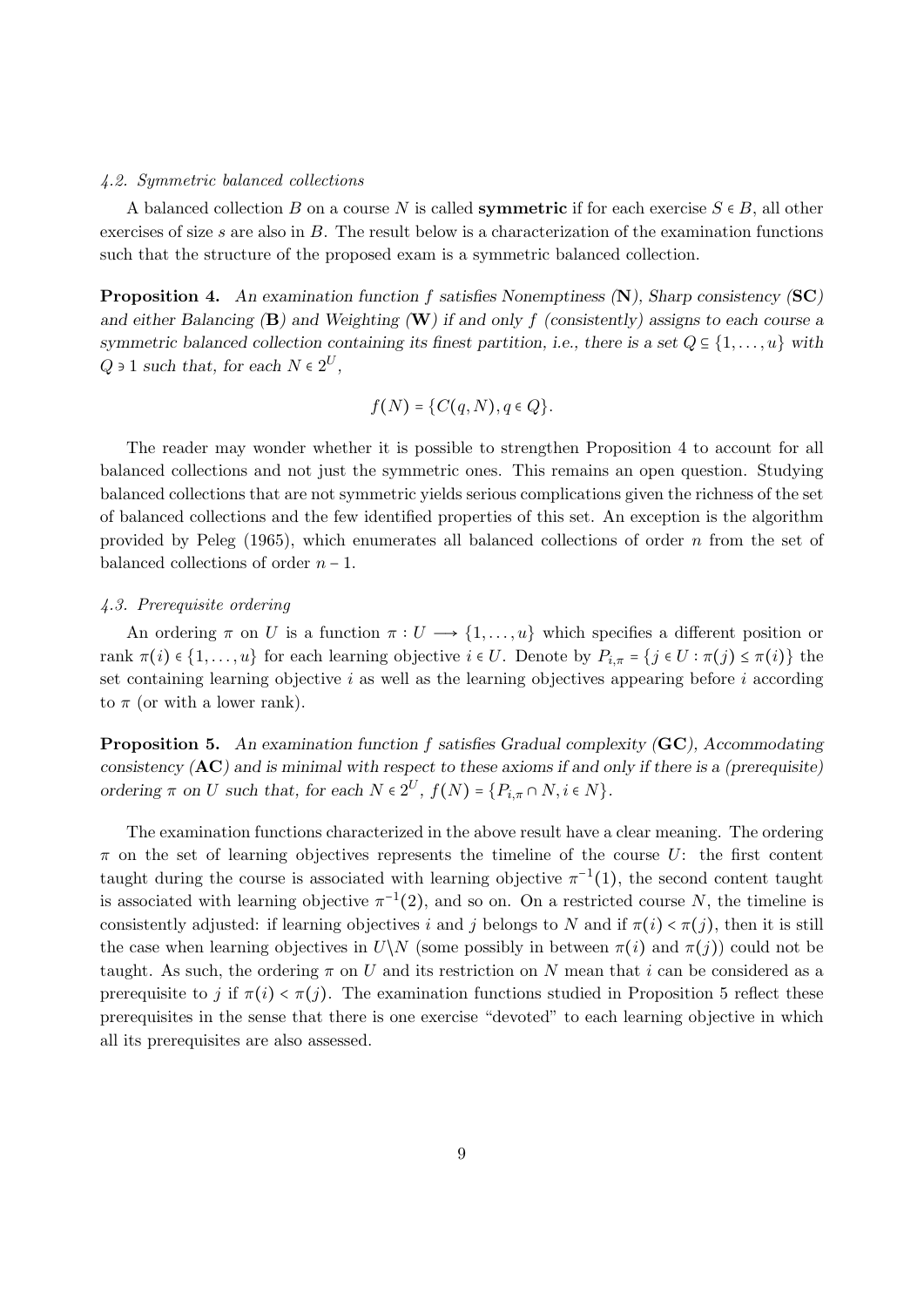### 5. Concluding remarks

There are at least two natural ways to extend our study. Firstly, it would make sense to endow each learning objective with a weight reflecting its importance within a course. If  $\omega_i \in \mathbb{R}_{++}$  denotes the weight associated with learning objective  $i \in U$ , then it is possible to replace the Full covering axiom by a weighted version relying on a kind of knowledge threshold q. More specifically, the axiom of Threshold covering can impose, for each course  $N \in 2^U$ , that

$$
\sum_{i \in \bigcup\limits_{S \in f(N)} S} \omega_i \geq q.
$$

Secondly, it would also make sense to include an exogenous prerequisite structure on the set of learning objectives. Let  $P_i$  denote the set of prerequisites of learning objective  $i \in U$ . If  $j \in P_i$ , that is if learning objective j is a prerequisite to learning objective i, it is possible to assume that if i is assessed, then implicitly  $j$  is assessed too. In such a case, the Full covering axiom admits a natural variant, which imposes, for each course  $N \in 2^U$ , that

$$
\bigcup_{i \in \bigcup_{S \in f(N)} S} \left( P_i \cup \{i\} \right) = N.
$$

These extensions are left for future works.

### Appendix

**Proof.** (Proposition 1) [If part] For any partition P of U, denote by  $f^P$  the unique examination function such that, for each  $N \in 2^U$ ,  $f^P(N) = \{(S \cap N) \neq \emptyset : S \in P\}$ . Fix some course N. By definition of a partition, for each partition P of U and each  $N$ ,  $f^{P}(N)$  is a partition of N. Hence, any learning objective  $i \in N$  belongs to one and only one exercise in  $f^P(N)$ . This implies that  $f^{P}(N)$  covers N, that for each exercise  $S \in f^{P}(N)$ ,

$$
\bigcup_{T \in f^P(N) \setminus \{S\}} T = N \setminus S \neq N,
$$

and that for each learning objective  $i \in N$ ,  $|\{S \in f^P(N) : i \in S\}| = 1$ , which proves that  $f^P$  satisfies FC, NR and B. Regarding AC, for any learning objective  $i \in N$ , we have

$$
f^{P}(N\setminus\{i\})=\{(S\cap N\setminus\{i\})\neq\emptyset: S\in P\}=\{(S\setminus\{i\}\cap N)\neq\emptyset: S\in P\}=\{(S\setminus\{i\})\neq\emptyset: S\in f^{P}(N)\},\
$$

and so  $f^P$  satisfies **AC**.

[Only if part] Let f be any examination function satisfying  $FC$ , NR, AC and B. We split the demonstration in two steps.

STEP 1. We first show that for each  $i \in U$ , it holds that  $|\{S \in f(U) : i \in S\}| = 1$ .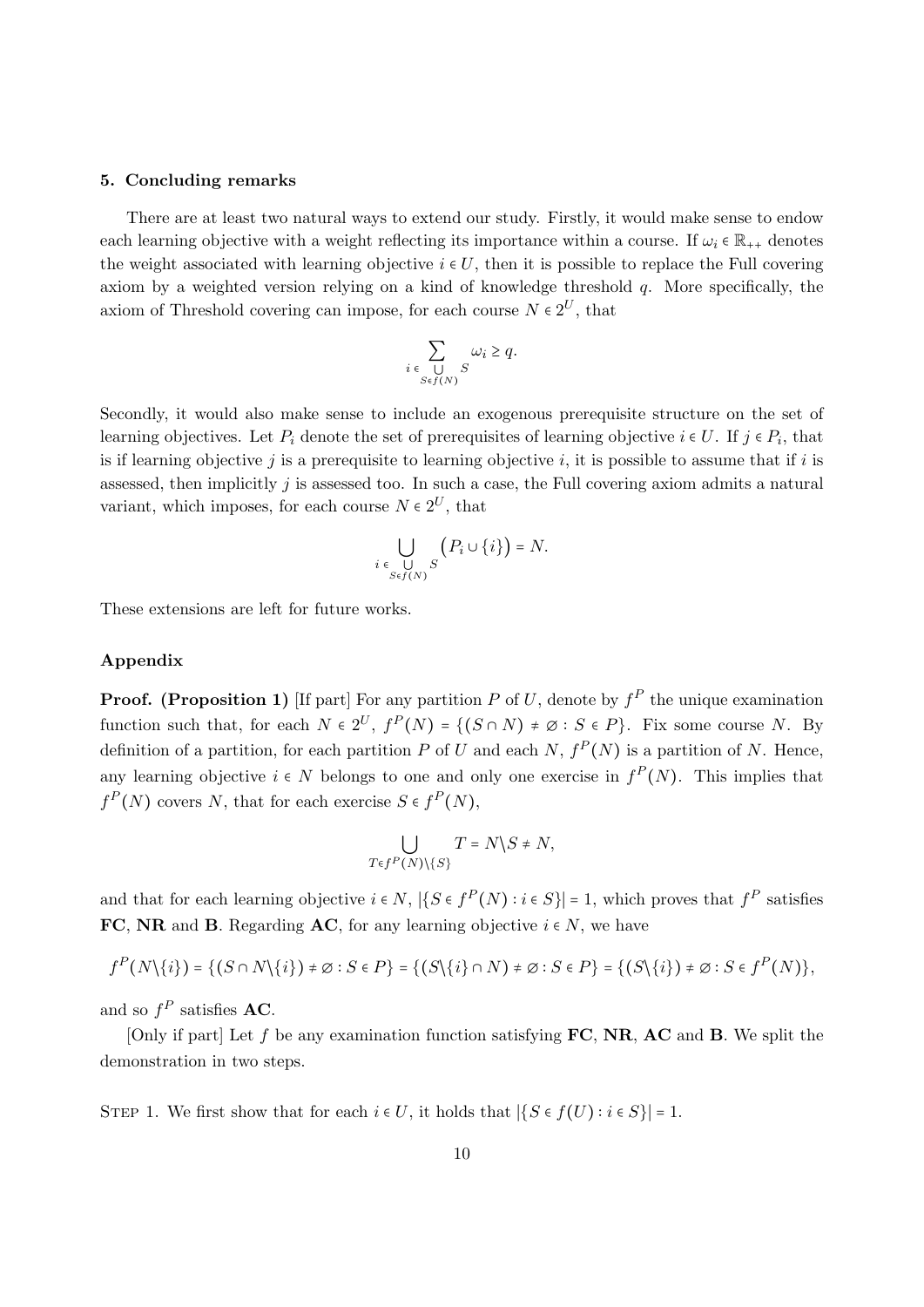Note that **B** implies that there exists an integer  $m \geq 0$  such that, for each  $i \in U$ ,  $\{S \in f(U) : i \in$  $S\vert = m$ , and **FC** imposes that  $m \geq 1$ .

By way of contradiction, suppose that there exists  $i \in U$  and two different exercises  $S, T \in f(U)$ such that  $i \in S \cap T$ . Denote by  $S\Delta T$  the symmetric difference between S and T, defined by  $S\Delta T = (S\backslash T) \cup (T\backslash S)$ . Let  $j \in S\Delta T$ . Without loss of generality, one may suppose that  $j \in S$ , so that  $j \notin T$ . Now **AC** implies that both  $\{i, j\}$  and  $\{i\}$  are in  $f(\{i, j\})$ , because  $\{i, j\} \subseteq S$  while  $i \in T$ and  $j \notin T$ . Then  $\bigcup_{R \in f(\{i,j\}) \setminus \{i\}} R = \{i,j\}$  which violates **NR**. Hence  $m \leq 1$ .

STEP 2. The preceding step ensures that there exists a unique partition P of U such that  $f(U)$  =  $f^{P}(U)$ . Now, for any  $N \in 2^{U}$ , we have

$$
f(N)
$$
\n
$$
= f(U\setminus (U\setminus N))
$$
\n
$$
= \{S\setminus (U\setminus N) \neq \emptyset, S \in f(U)\}
$$
\n
$$
= \{S\setminus (U\setminus N) \neq \emptyset, S \in f^{P}(U)\}
$$
\n
$$
= \{S \cap N \neq \emptyset, S \in f^{P}(U)\}
$$
\n
$$
= \{S \cap N \neq \emptyset, S \in P\}
$$
\n
$$
= f^{P}(N),
$$

which completes the proof.

The logical independence of the axioms invoked in Proposition 1 is demonstrated by the following examination function:

- The examination function f which assigns to each  $N \subseteq U$  the empty exam  $f(N) = \emptyset$  satisfies NR, AC and B but violates FC.
- Choose any integer k such that  $2 \le k \le u$ . The examination function f which assigns to each  $N \subseteq U$  the exam  $f(N) = \{S \in 2^N : 1 \le s \le k\}$  satisfies **FC**, **AC** and **B** but violates **NR**.
- For each  $N \subseteq U$ , let  $i_N = \min_{i \in N} i$  be the learning objective with the "smallest" index in N. The examination function f which assigns to each  $N \subseteq U$  the exam  $f(N) = \{i_N\} \cup \{N\{\{i_N\}\}\}\$ satisfies FC, NR and B but violates AC. To see this, let  $N = \{1, 2, 3\}$ . Then,  $f(\{1, 2, 3\})$  =  $\{\{1\},\{2,3\}\}\$  and  $f(\{2,3\}) = \{\{2\},\{3\}\}\$  whereas **AC** applied to  $f(\{1,2,3\})$  and  $\{2,3\}$  yields  $f({2,3}) = {\{2,3\}}.$
- Choose  $i \in U$  and a partition P of  $U\setminus\{i\}$ . Consider the set  $P_i = \{S \cup \{i\} : S \in P\}$ . The examination function f which assigns to each  $N \subseteq U$  the exam  $f(N) = \{(S \cap N) \neq \emptyset : S \in P_i\}$ satisfies FC, NR and AC but violates B.

**Proof.** (Proposition 2) If part The examination function f which assigns to each N its finest partition satisfies FC and NR by Proposition 1. It also obviously satisfies D.

[Only if part] Let f be any examination function satisfying  $FC$ , NR and D. By FC, it is enough to show that  $s = 1$  for all  $N \subseteq U$  and all  $S \in f(N)$ . By contradiction, assume that there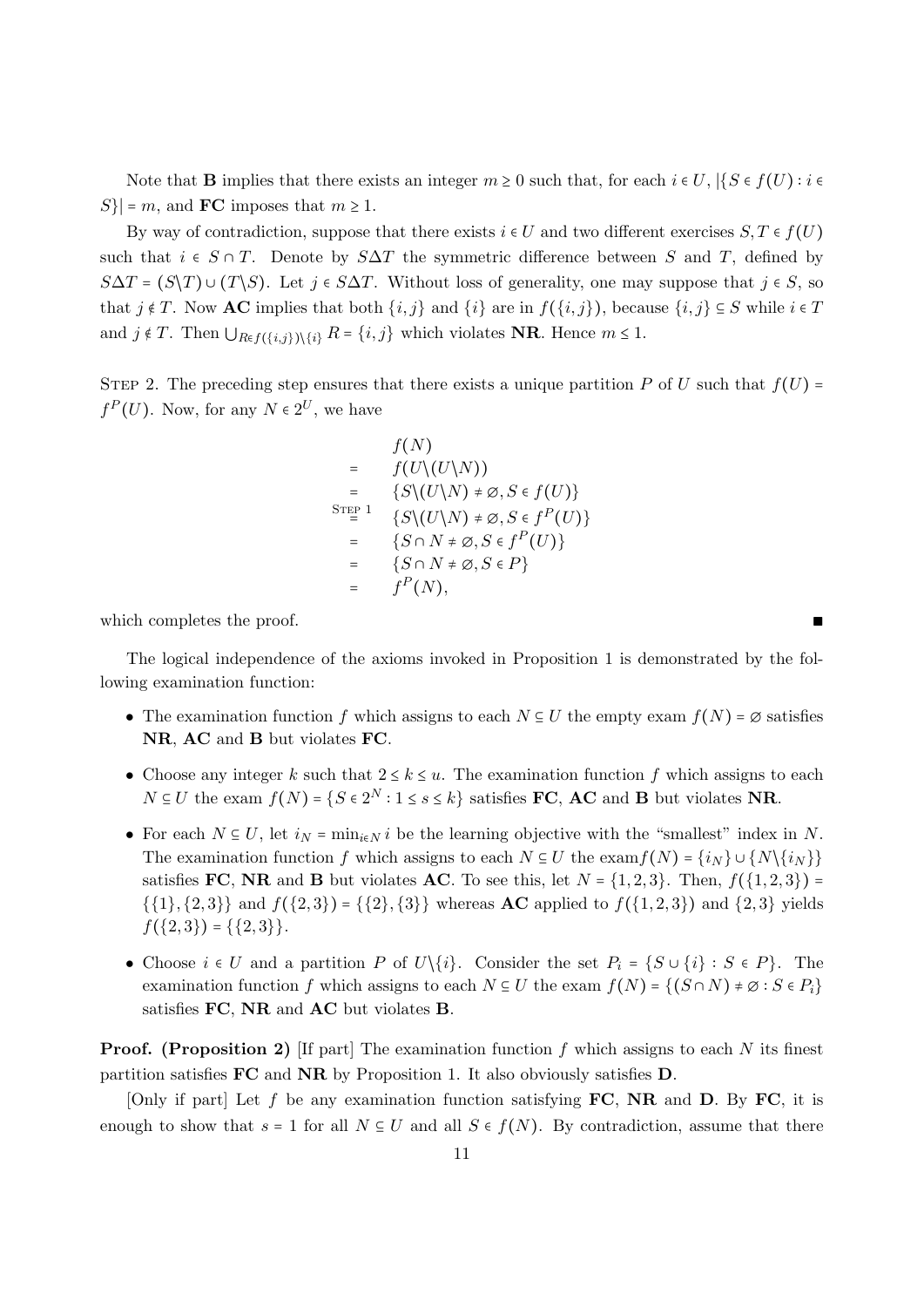are nonempty course  $N \subseteq U$  and exercise  $S \in f(N)$  such that  $s > 1$ . Choose any learning objective  $i \in S$ . By **D**, there must exist another exercise  $T \in f(N)$  such that  $T \ni i$  and  $T \neq S$ . By **FC**  $\bigcup_{R\in f(N)} R = N$ . So, if  $T = \{i\}$ , we get  $\bigcup_{R\in f(N)\setminus\{T\}} R = N$  since  $i \in S \in f(N)$ . This contradicts **NR**. Hence, we get that  $t \geq 2$ , which means that learning objective i is assessed in at least two exercises of size at least 2. Since S was an arbitrary exercise of size at least 2 and i an arbitrary learning objective in this exercise, we conclude that any learning objective assessed in any exercise of size at least 2 is also assessed in another exercise of size at least 2. As a consequence, for the initially chosen exercise S, we get

$$
\bigcup_{R\in f(N)\setminus\{S\}} R = \bigcup_{R\in f(N)} R^{\mathbf{FC}} N,
$$

which contradicts the fact that f satisfies NR. This completes the proof.

The logical independence of the axioms invoked in Proposition 1 is demonstrated by the following examination function:

- The examination function f which assigns to each  $N \subseteq U$  the empty exam  $f(N) = \emptyset$  satisfies NR and D but violates FC.
- The examination function f which assigns to each  $N \subseteq U$  the exam  $f(N) = C(n, N)$  satisfies FC and NR but violates D.
- The examination function f which assigns to each  $N \subseteq U$  the exam  $f(N) = C(2, N)$  satisfies FC and D but violates NR.

**Proof.** (Proposition 3) Let f be an examination function that satisfies N and SC. We shall only prove part  $(i)$  since parts  $(ii)$ ,  $(iii)$  and  $(iv)$  immediately follow from  $(i)$ . So, by contradiction, suppose that there exists  $N \subseteq U$  and  $i \in N$  such that  $\{i\} \notin f(N)$ . By  $n-1$  successive applications of **SC** to the learning objective  $j \in N\setminus\{i\}$ , we obtain that  $f(\{i\}) = \emptyset$ , a contradiction with the fact that  $f$  satisfies  $N$ .

**Proof.** (Proposition 4) [If part] For each  $Q \subseteq \{1, ..., u\}$  with  $Q \ni 1$ , define by  $f^Q$  as the examination function such that, for each  $N \in 2^U$ ,  $f^Q(N) = \{C(q, N), q \in Q\}$ . Then  $f^Q$  satisfies N and, for each  $N \in 2^U$ ,  $q \le n$  and  $i, j \in N$ ,  $|\{S \in C(q, N) : S \ni i\}| = |\{S \in C(q, N) : S \ni j\}|$  and

$$
\sum_{S \in C(q,N): S \ni i} 1/s = \sum_{S \in C(q,N): S \ni j} 1/s
$$

so that  $f^Q$  satisfies **B** and **W**. Lastly, for each  $N \in 2^U$ ,  $q \lt n$  and  $i \in N$ ,  $C(q, N \setminus \{i\}) = \{S \in C(q, N):$  $S \neq i$  so that  $f^Q$  satisfies **SC**.

 $[Only if part] Consider any examination function f that satisfies one of the two triple of axioms,$ we show that there is some  $Q \subseteq \{1, \ldots, u\}$  with  $Q \ni 1$  such that  $f = f^Q$ . We split the rest of the demonstration in three steps.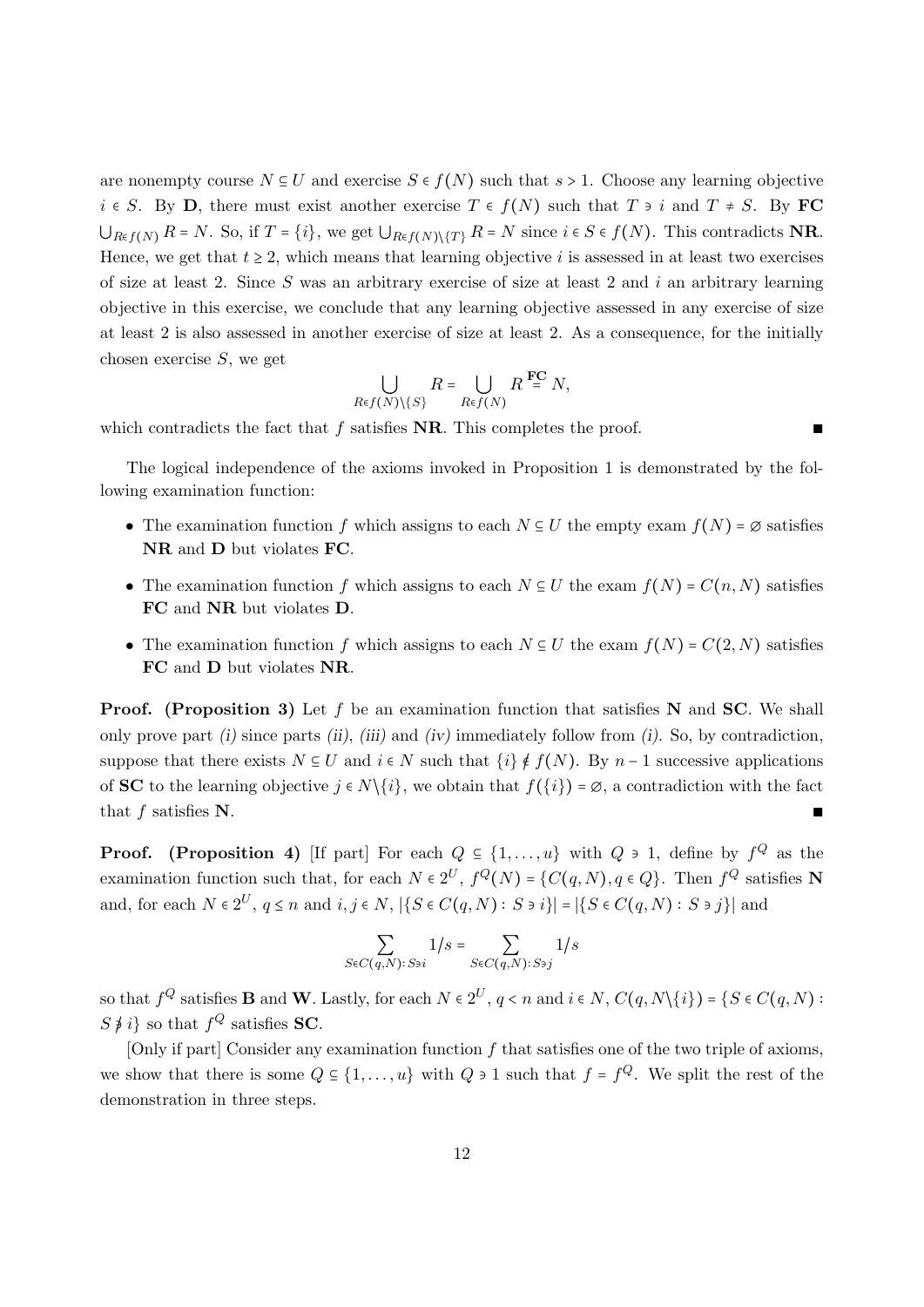STEP 1. Given  $S \in 2^U$  and  $i \notin S$ , then  $S \cup \{i\} \in f(U)$  implies that  $S \cup \{j\} \in f(U)$  for any  $j \in U \backslash S$ .

By way of contradiction, consider the triples  $(S, i, j) \in 2^U \times U \times U$  such that  $i, j \notin S$ ,  $S \cup \{i\} \in f(U)$ and  $S \cup \{j\} \notin f(U)$ . Pick one such triple so that S has the smallest size. Note that, by iterating SC on  $U\setminus (S\cup\{i,j\})$ ,  $S\cup\{i\} \in f(S\cup\{i,j\})$  and  $S\cup\{j\} \notin f(S\cup\{i,j\})$ . Moreover, by minimality of S, there is neither strict subset  $T \subset S \cup \{i, j\}$  such that  $T \cup \{i\} \in f(S \cup \{i, j\})$  and  $T \cup \{j\} \notin f(S \cup \{i, j\})$ , nor strict subset  $T' \subset S \cup \{i, j\}$  such that  $T' \cup \{j\} \in f(S \cup \{i, j\})$  and  $T' \cup \{i\} \notin f(S \cup \{i, j\})$ .

Then one has the following partition  $\{R \in f(S \cup \{i,j\}), R \ni i\} = \{R \in f(S \cup \{i,j\}), R \supseteq R\}$  $\{i,j\}\cup\{R\in f(S\cup\{i,j\}),R\ni i \text{ and } R\not\equiv j \text{ and } R\cup\{j\}\setminus\{i\}\in f(S\cup\{i,j\})\}\cup\{S\cup\{i\}\}.$  Hence, any sum on  $\{R \in f(S \cup \{i,j\}), R \ni i\}$  only involving the cardinals has exactly one more term than the sum on  $\{R \in f(S \cup \{i, j\}), R \ni j\}$ . This shows that f can neither satisfy **B** nor **W**.

STEP 2. There is a unique  $Q \subseteq \{1, ..., u\}$  such that  $f(U) = f^Q(U)$ .

By iterating STEP 1, if  $S \in f(U)$ , then any  $S' \in 2^U$  such that  $s' = s$  also belongs to  $f(U)$ . Finally,  $f(U) = {C(s, U), S \in f(U)}$  which can be uniquely written as  $f^Q(U)$ . By Proposition 3  $(i), 1 \in Q.$ 

STEP 3. We finally show that  $f = f^Q$  on  $2^U$ .

For each  $S \subseteq N \in 2^U$ , by iterating **SC** on  $U \backslash N$ ,  $S \in f(N)$  if and only if  $S \in f(U) = f^Q(U)$ , and  $S \in f(U) = f^Q(U)$  if and only if  $S \in f^Q(N)$ . The proof is complete.

The logical independence of the axioms invoked in Proposition 4 is demonstrated by the following examination function:

- The examination function f which assigns to each  $N \subseteq U$  the empty exam  $f(N) = \emptyset$  satisfies B, W and SC but violates N.
- Fix some  $S \in 2^U$  such that  $1 \lt s \lt u$ . The examination function f which assigns to each  $N \subseteq U$  the exam  $f(N) = C(1, N) \cup \{S\}$  if  $S \subseteq N$  and  $f(N) = C(1, N)$  otherwise satisfies N and SC but violates both B and W.
- For each  $N \in 2^U$ , choose  $Q_N \subseteq \{1, ..., n\}$  such that  $1 \in Q_N$ , and assume that  $Q_N \notin Q_{N \cup \{i\}}$ for some  $i \in U$  and some nonempty  $N \subseteq U\backslash\{i\}$ . The examination function f which assigns to each  $N \subseteq U$  the exam  $f(N) = \{C(q, N) : q \in Q_N\}$  satisfies N, B and W but violates SC.

**Proof.** (Proposition 5) For any ordering  $\pi$  on U, denote by  $f^{\pi}$  the examination function such that, for each  $N \in 2^U$ ,  $f^{\pi}(N) = \{P_{i,\pi} \cap N, i \in N\}$ . It is clear that  $f^{\pi}$  satisfies both **GC** and **AC**. This examination function is also minimal with respect to **GC** and **AC** since, for each course  $N \in 2^U$ , **GC** imposes at least *n* exercises and  $|f^{\pi}(N)| = n$ .

It remains to show that if an examination function  $f$  satisfies  $GC$  and  $AC$  and is minimal with respect to these two axioms, then there is some ordering  $\pi$  on U such that  $f = f^{\pi}$ . So pick any such examination function f. For any ordering  $\pi$ , we already know that  $f^{\pi}$  satisfies **GC** and **AC**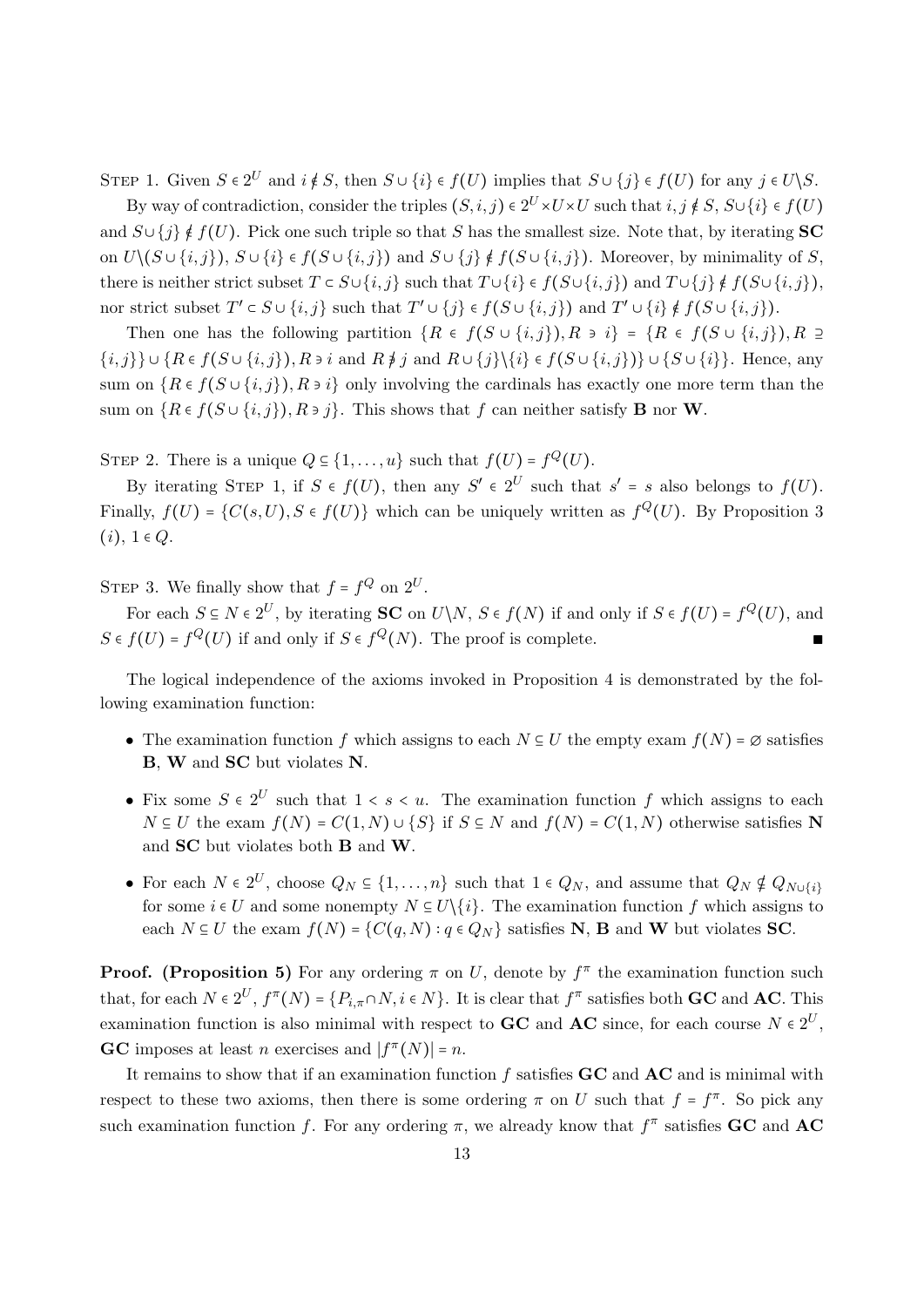and is also minimal with respect to these axioms. Therefore, for any  $N \in 2^U$ ,  $f(N)$  must consist of n exercises of size from 1 to n. Note also that  $N \in f(N)$ . We split the rest of the demonstration in two steps.

STEP 1. For all  $N \in 2^U$ , There is a unique learning objective  $i \in N$  such that  $f(N) = f(N\setminus\{i\}) \cup \{N\}$ .

Uniqueness comes from the fact that  $f(N) = f(N\setminus\{i\}) \cup \{N\} = f(N\setminus\{j\}) \cup \{N\}$  implies that  $N\{i\}$  and  $N\{i\}$  are in  $f(N)$ , which contradicts the minimality with respects to **GC** and **AC**. Moreover, if  $N \neq \emptyset$ ,  $f(N)$  contains an exercise of size  $n-1$  included in N. Hence, there is a learning objective  $i \in N$  such that  $N\{i\} \in f(N)$ . By contradiction, assume that there is other exercise  $S \in f(N)$  so that  $S \ni i$  and  $s < n-1$ . Consider  $S_0$  the smallest of such exercise. If  $s_0 > 1$ , then there is an exercise  $T \in f(N)$  with  $t = s_0 - 1$  which does not assess i. Then  $T \in f(N\setminus\{i\})$  and so is  $S_0\setminus\{i\}$ , which contradicts the minimality of f with respects to **GC** and **AC** as there are two exercises of size  $s_0 - 1$  in  $f(N\setminus\{i\})$ . This implies that  $s_0 = 1$  and  $S_0 = \{i\}$ . Hence  $N, N\setminus\{i\}$  and  $\{i\}$ are three of the n exercises in  $f(N)$ . Now, by  $AC$ ,  $f(N\{i\}) = \{(S\{i\}) \neq \emptyset, S \in f(N)\}\)$  consists of at most  $n-2$  exercises, which contradicts GC.

STEP 2. There is some ordering  $\pi$  on U such that  $f(U) = f^{\pi}(U)$ .

By recursive application of STEP 1 starting from U, there exists a sequence  $(k_1, \ldots, k_{u-1})$  of learning objectives of U so that  $f(U) = \{U, U\setminus\{k_1\}, U\setminus\{k_1, k_2\}, \ldots, U\setminus\{k_1, \ldots, k_{u-1}\}\}.$  The last exercise  $U\setminus\{k_1,\ldots,k_{u-1}\}\$  defines a unique learning objective  $k_u \in U$ . Then, beginning with the end, there is a unique ordering  $\pi$  on U, defined by  $\pi^{-1}(i) = k_{u-i+1}$  for any  $1 \le i \le u$  and

$$
f(U) = \{P_{i,\pi}, i \in U\} = f^{\pi}(U). \tag{1}
$$

Now, for any  $N \in 2^U$ , we have

$$
f(N)
$$
  
=  $f(U\setminus (U\setminus N))$   
=  $\{S\setminus (U\setminus N) \neq \emptyset, S \in f(U)\}$   

$$
\stackrel{(1)}{=} \{S\setminus (U\setminus N) \neq \emptyset, S \in f^{\pi}(U)\}
$$
  
=  $\{S \cap N, S \in f^{\pi}(U)\}$   
=  $\{P_{i,\pi} \cap N, i \in U\}$   
=  $\{P_{i,\pi} \cap N, i \in N\}$   
=  $f^{\pi}(N)$ ,

which completes the proof.

The logical independence of the axioms invoked in Proposition 5 is demonstrated by the following examination function:

• The examination function f which assigns to each  $N \subseteq U$  the empty exam  $f(N) = \emptyset$  satisfies AC and is minimal with respect to this axiom but violates GC.